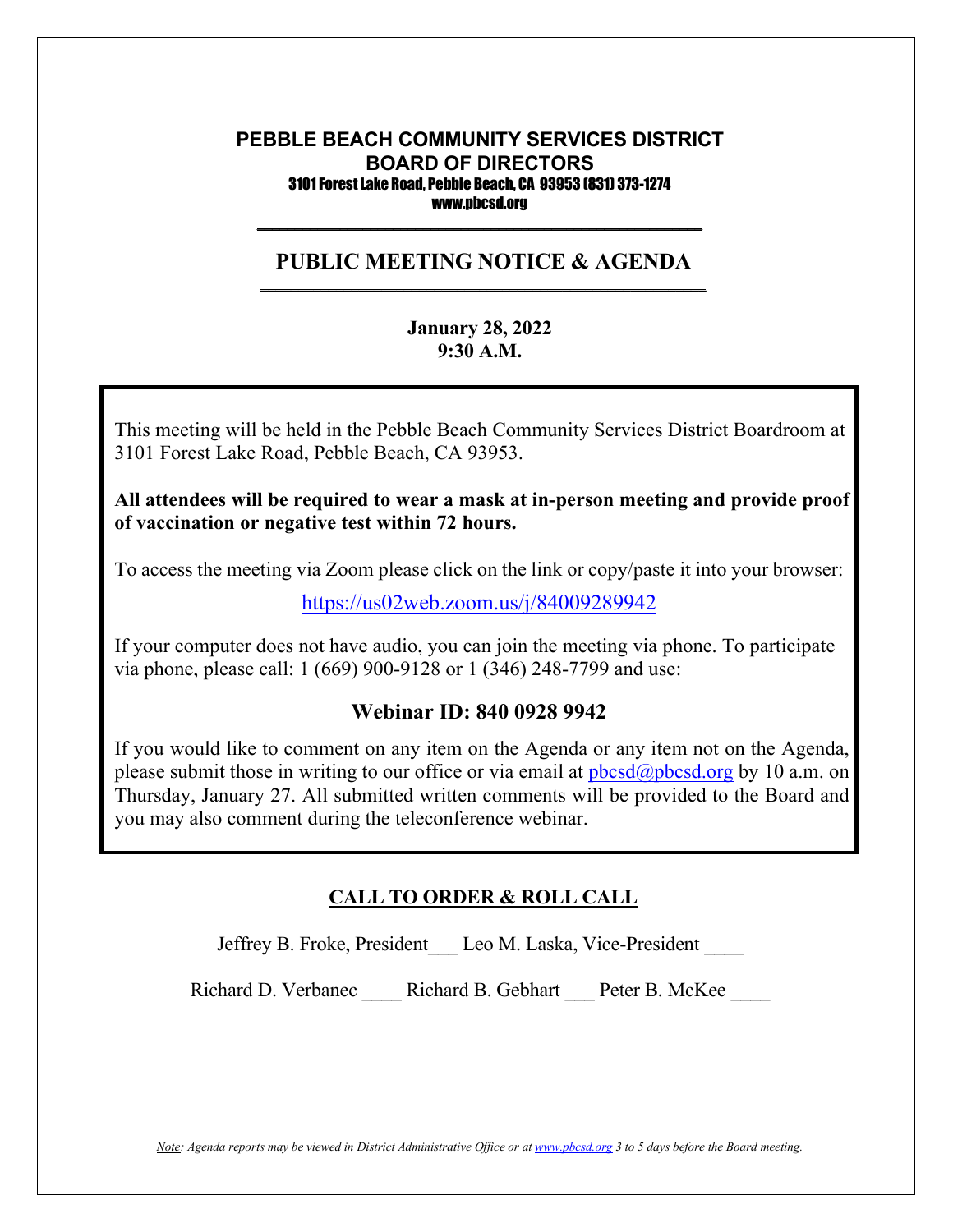## **APPEARANCES, ORDER OF BUSINESS & ANNOUNCEMENTS**

- 1. *Appearances: Anyone may address the Board on matters under the Board's purview. Comments on listed matters are in order when the Board is considering them. An unlisted matter may be heard but the Board can take no action on it until the matter is scheduled for a future agenda, unless immediate action is required or there is an emergency.*
- 2. *Agenda Changes: Anyone may ask the Board to consider changing the order of a listed matter unless it is a timed public hearing.*

## **MINUTES & FINANCIAL MATTERS**

- 3. Approve *[Minutes](https://pbcsd.org/wp-content/uploads/2022/01/03-1210-PBCSD-Draft-minutes.pdf)* of Regular Board meeting held on December 10, 2021.
- 4. Receive *[Statement of Receipts and Disbursements](https://pbcsd.org/wp-content/uploads/2022/01/04-Statement-of-Receipts-Disbursements-for-Nov.-and-Dec.-2021.pdf)* for November and December 2021.
- 5. Receive *[Cash Basis Budget Report](https://pbcsd.org/wp-content/uploads/2022/01/05-Cash-Basis-Budget-Report-for-December-2021.pdf)* for December 2021.
- 6. Approve *[Check Registers](https://pbcsd.org/wp-content/uploads/2022/01/06a-Check-Register-for-November-2021.pdf)* for November and [December](https://pbcsd.org/wp-content/uploads/2022/01/06b-Check-Register-for-December-2021.pdf) 2021.
- 7. Receive update on [PARS \(Public Agency Retirement Services\) Trust and CalPERS](https://pbcsd.org/wp-content/uploads/2022/01/07-PARS-and-CalPERS-Unfunded-Accrued-Liability-Updates.pdf)  [\(California Public Employee Retirement System\) Unfunded Liability.](https://pbcsd.org/wp-content/uploads/2022/01/07-PARS-and-CalPERS-Unfunded-Accrued-Liability-Updates.pdf)
- 8. Approve soliciting [Request for Proposals \(RFP\) for annual audit of financial](https://pbcsd.org/wp-content/uploads/2022/01/08-Request-for-Proposals-for-Annual-Audit-of-Financial-Transactions.pdf)  [transactions.](https://pbcsd.org/wp-content/uploads/2022/01/08-Request-for-Proposals-for-Annual-Audit-of-Financial-Transactions.pdf)

## **LAW ENFORCEMENT**

9. Receive [Law Enforcement Program Status Report for quarter ending December 31,](https://pbcsd.org/wp-content/uploads/2022/01/09-Law-Enforcement-Program-Status-Report-for-Quarter-Ending-Dec.-31-2021.pdf)  [2021.](https://pbcsd.org/wp-content/uploads/2022/01/09-Law-Enforcement-Program-Status-Report-for-Quarter-Ending-Dec.-31-2021.pdf)

## **FIRE DEPARTMENT**

- 10.Receive [Fire Chief's monthly report](https://pbcsd.org/wp-content/uploads/2022/01/10-Fire-Chiefs-Monthly-Report.pdf) of Fire Department operations, training and fire prevention.
- 11.Approve extension of [Paramedic Provider Agreement with Monterey County](https://pbcsd.org/wp-content/uploads/2022/01/11-Paramedic-Provider-Agreement-with-Monterey-County-EMS-Agency.pdf)  [Emergency Medical Services Agency.](https://pbcsd.org/wp-content/uploads/2022/01/11-Paramedic-Provider-Agreement-with-Monterey-County-EMS-Agency.pdf)
- 12.Authorize extension of [agreement for prescribing physician of Advanced Life](https://pbcsd.org/wp-content/uploads/2022/01/12-Prescribing-Physician-Agreement-for-Advanced-Life-Support-Paramedic-Program.pdf)  [Support \(ALS\) paramedic program.](https://pbcsd.org/wp-content/uploads/2022/01/12-Prescribing-Physician-Agreement-for-Advanced-Life-Support-Paramedic-Program.pdf)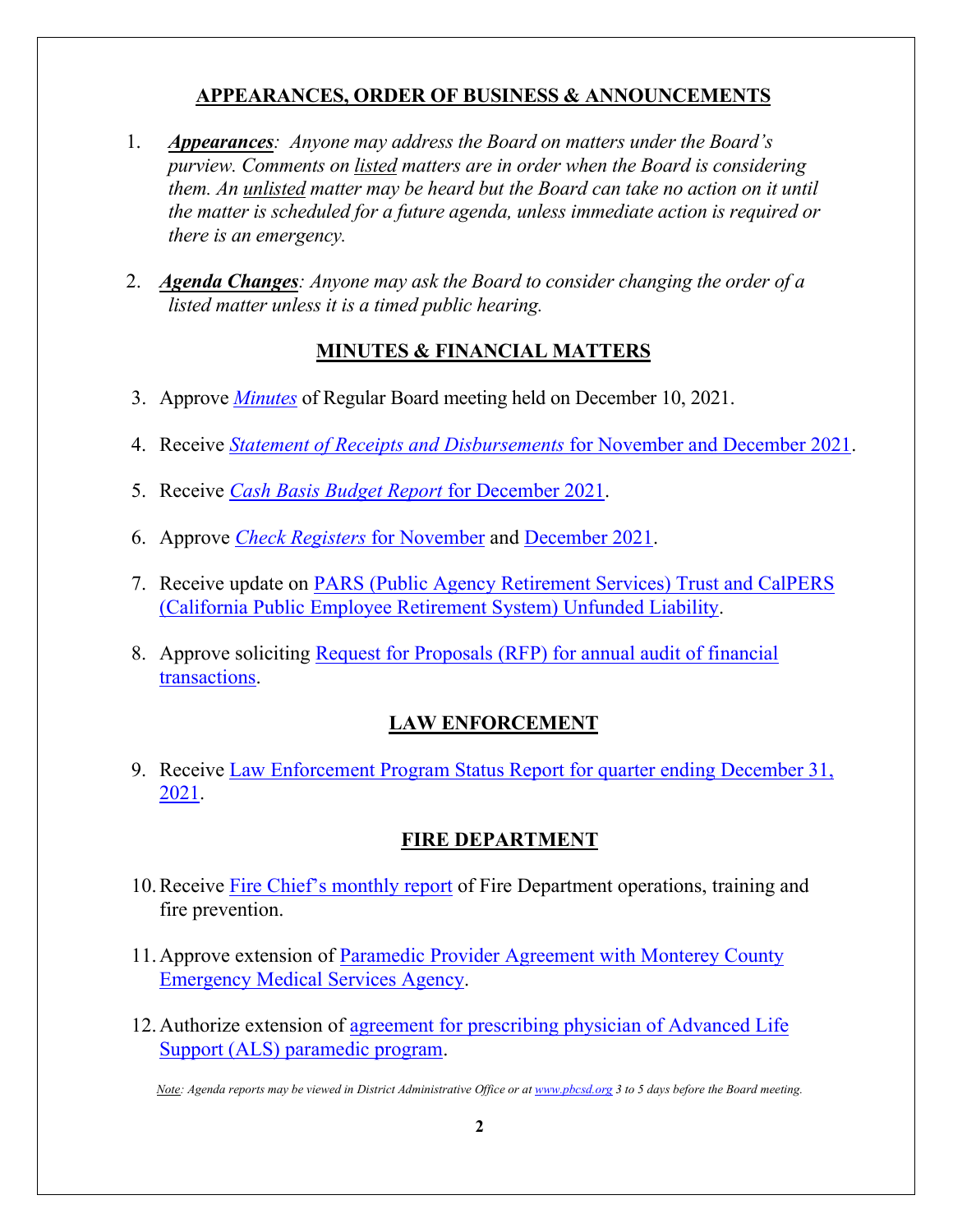## **MAINTENANCE, ENGINEERING & CONSTRUCTION**

- 13.Receive monthly utilities [operations and maintenance](https://pbcsd.org/wp-content/uploads/2022/01/13-Operations-Maintenance-Report.pdf) report for wastewater collection, treatment and disposal and recycled water distribution systems.
- 14. Receive status report regarding active [PBCSD capital improvement projects.](https://pbcsd.org/wp-content/uploads/2022/01/14-Capital-Improvement-Projects-Report.pdf)
- 15. Adopt *[Resolution 22-01](https://pbcsd.org/wp-content/uploads/2022/01/15-RES-22-01-E2-Project-Assignment-No.51-for-2022-Fire-Hydrant-Testing.pdf)* approving Project Assignment No. 51 with E2 Consulting Engineers for engineering services for annual fire hydrant testing and hydraulic water system model update.
	- 16.Receive Carmel Area Wastewater District reports and information concerning matters of mutual interest to PBCSD and CAWD:
		- A. Report from Director Verbanec on December 30, 2021 [CAWD Board meeting.](https://pbcsd.org/wp-content/uploads/2022/01/16a-CAWD-Board-Agenda-Packet-for-December-30-2021-Meeting.pdf)
		- B. Report from Director Gebhart on January 27, 2022 [CAWD Board meeting.](https://pbcsd.org/wp-content/uploads/2022/01/16b-CAWD-Board-Agenda-Packet-for-January-27-2022-Meeting.pdf)
		- C. Assign Director McKee to attend CAWD Board of Directors meeting scheduled for Thursday, February 24, 2022.

# **SOLID WASTE MANAGEMENT**

- 17.Receive report regarding Monterey Regional Waste Management District (MRWMD) Board meetings held on [December 17, 2021](https://pbcsd.org/wp-content/uploads/2022/01/17a-MRWMD-Board-Meeting-Agenda-GM-Report-for-Dec.-17-2021.pdf) and [January 21, 2022.](https://pbcsd.org/wp-content/uploads/2022/01/17b-MRWMD-Authority-Board-Meeting-Agendas-GM-Report-for-Jan.-21-2022.pdf)
- 18. Adopt *[Ordinance](https://pbcsd.org/wp-content/uploads/2022/01/18-Ordinance-No.-27-Mandatory-Organic-Waste-Disposal-Reduction-Ordinance.pdf) No. 27* titled Mandatory Organic Waste Disposal Reduction Ordinance.

# **GENERAL GOVERNMENT**

- 19. Receive report on [January 18, 2022 meeting of the Special Districts Association of](https://pbcsd.org/wp-content/uploads/2022/01/19-Special-Districts-Association-Monterey-County-Meeting-on-Jan.-18-2022.pdf)  [Monterey County.](https://pbcsd.org/wp-content/uploads/2022/01/19-Special-Districts-Association-Monterey-County-Meeting-on-Jan.-18-2022.pdf)
- 20. Authorize [recruitment for two positions for Environmental Compliance and](https://pbcsd.org/wp-content/uploads/2022/01/20-Engineering-and-Environmental-Compliance-Position-Report.pdf)  [Engineering and approve job description for Environmental Compliance position.](https://pbcsd.org/wp-content/uploads/2022/01/20-Engineering-and-Environmental-Compliance-Position-Report.pdf)
- 21. Consider and approve [2022 assignments for PBCSD Board of Directors.](https://pbcsd.org/wp-content/uploads/2022/01/21-Director-Assignments-for-2022.pdf)

# **MISCELLANEOUS INFORMATION AND COMMUNICATIONS**

22. *This time is reserved for receiving [miscellaneous](https://pbcsd.org/wp-content/uploads/2022/01/22-Miscellaneous-JPIA-Recognition-for-Liability_WC-Program.pdf) written and oral communications. The Board will take no action on any matter not listed on the agenda except to instruct staff to review the matter and/or include it in a future Board meeting agenda, if desired.*